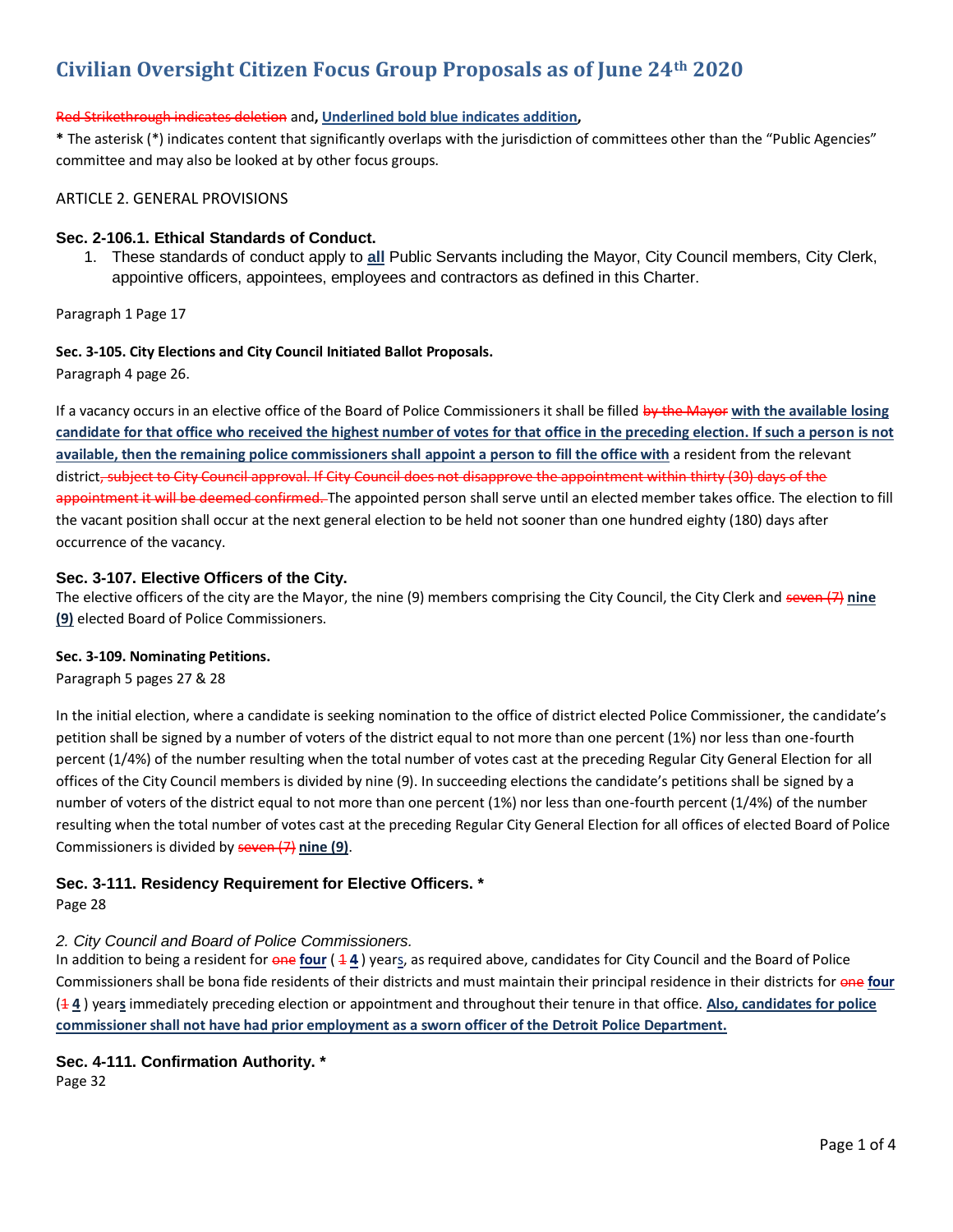Except as otherwise provided in this Charter or as may be required by law, Mayoral appointment of the Chief of Police, Fire Commissioner, Director of Planning and Development, Director of Human Resources and Corporation Counsel, is subject to approval by City Council. However, if the City Council does not disapprove the appointment within thirty (30) days after submission by the Mayor, the appointment is confirmed.

### **Sec. 7-801. Police Department.**

The Police Department shall **serve the people of Detroit by performing these duties:** preserve the public peace, prevent crime, arrest offenders, protect the rights of persons and property, guard the public health, preserve order, and enforce laws of the State of Michigan and the United States and the ordinances of the City of Detroit.

# **Sec. 7-802. Board of Police Commissioners.**

Page 66

The Board of Police Commissioners has supervisory control and oversight of the Police Department as set forth in this Chapter. The Board of Police Commissioners is composed of eleven (11) **nine (9)** members, seven of whom shall be elected from each non at-large district. Four (4) **two (2)** members of the Board shall be **elected from the at-large district.** appointed by the Mayor, subject to the approval of the City Council. However, if the City Council does not disapprove an appointment within thirty (30) days, an appointment is confirmed. Appointed members shall serve a term of five (5) years, and not more than one (1) member's term expires each year. The Mayor shall not remove appointed members of the Board except for cause. Vacancies in positions held by appointed members shall be filled **with the available losing candidate for that office who received the highest number of votes for that office in the most recent election. If such a person is not available, then the remaining police commissioners shall appoint a person to fill the office with** a resident from the relevant district by the Mayor for the unexpired term, in the same manner as the initial appointment. All members of the Board must be residents of the City.

The Board shall elect a chairperson annually. A member of the Board may not serve consecutive terms as chairman, nor may an appointed person serve more than five **four** (5 **4**) years consecutively as a member of the Board **unless elected**. The Board shall meet at the call of its chairperson, but shall meet at least once each week and may recess during Thanksgiving, Christmas and New Year holidays. All meetings shall be held in accordance with the Michigan Open Meetings Act.**, and all committee meetings shall be open**  to the general public. No appointed member of the Board shall have been an employee or elective or appointive officer of the city Detroit Police Department within three (3) years prior to appointment or while serving as a member of the Board. Unless required by state law, elected members shall not be entitled to salaries, retirement benefits, health benefits or other fringe benefits. Appointed members, and elected members not entitled to compensation by state law, may **shall** receive by ordinance reimbursement for parking, mileage **resulting from any Board of Police Commissioner related meeting,** and other reasonable expenses. **Reasonable expenses shall include the salary for a part-time staff person for each commissioner, and office supplies.** All appointed Commissioners serving at the time of the effective date of this Charter shall continue in their office until their term expires **the newly elected Commissioners are sworn in** or **their** office becomes vacant.

**Each commissioner shall have a budget and a dedicated office space equipped with a networked computer. They shall also have a secure, shared meeting room in which commissioners may meet with constituents. The meeting room shall have its entrance monitored by a camera and shall and only be accessible by commissioners. The meeting room shall also contain secure monitored file cabinets wherein commissioners may store sensitive documents. The Board shall chose who monitors the room and how compliance with this paragraph is implemented.**

**Sec. 7-803. Duties of the Board of Police Commissioners.** Page 67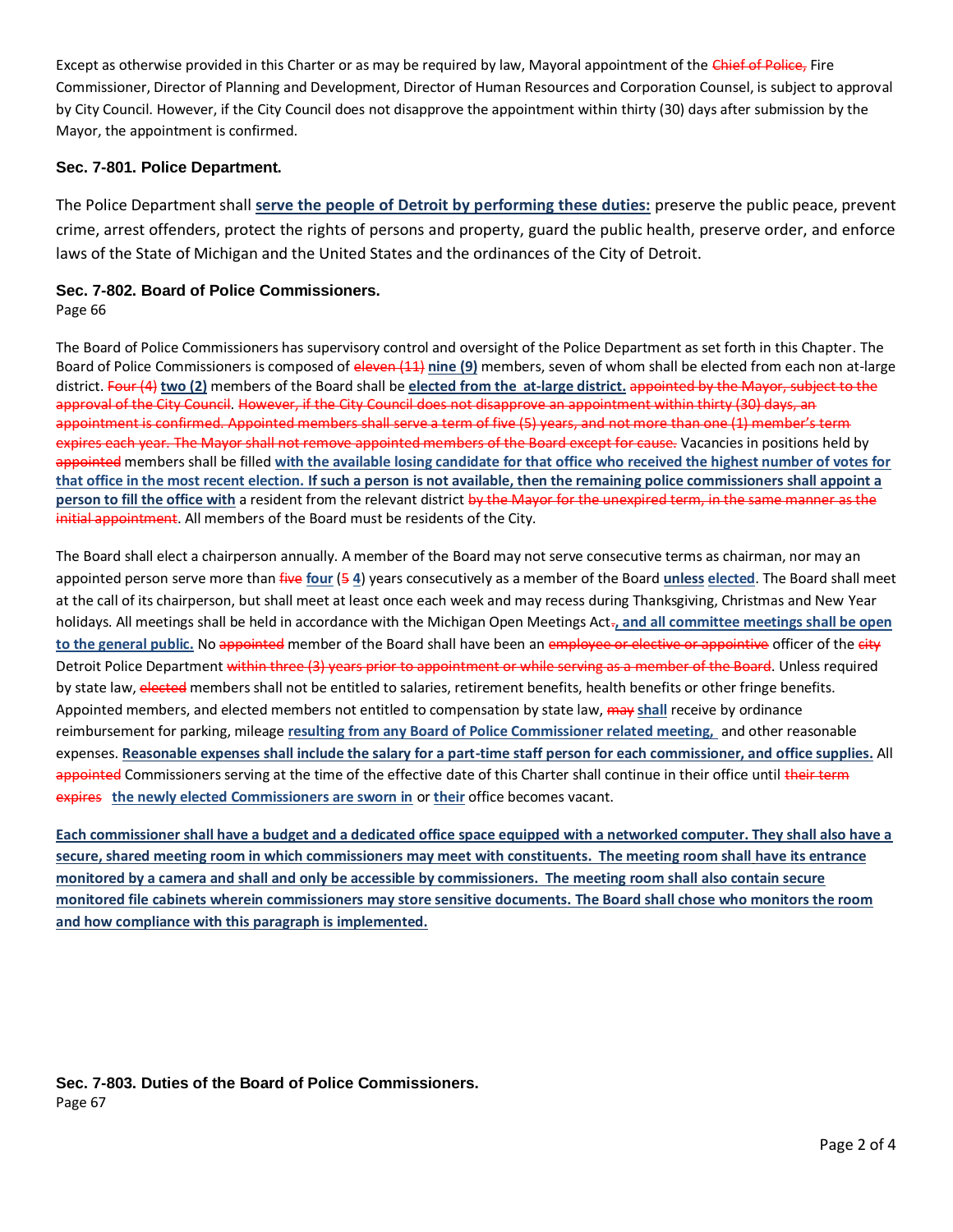#### **Special Definition:**

**In this section the term "force" means the following actions by an officer: any physical strike or instrumental contact with a person; any intentional attempted physical strike or instrumental contact that does not take effect; or any significant physical contact that restricts the movement of a person.**

**The term includes the discharge of firearms; the use of chemical spray, choke holds or hard hands; the taking of a subject to the ground; or the deployment of a canine. The term does not include escorting or handcuffing a person, with no or minimal resistance. Use of force is lawful if it is objectively reasonable under the circumstances and the minimum amount of force necessary to effect an arrest or protect the officer or other person.**

The Board shall:

1. In consultation with the Chief of Police, and with the approval of the Mayor, establish policies, rules and regulations; **6. Have the chairs of committee meetings make minutes of all committee meetings and closed sessions available to all other commissioners and all minutes shall be made available to the general public within 5 business days, but Identifying and personal information may be redacted unless the involved person approves the release of that information; 7. Investigate all police shootings, and allegations of police use of force.**

### **Sec. 7-804. Staff.**

Page 67

### 1. **Secretary to the Board.**

The Board shall appoint a Board Secretary, who serves at its pleasure. The secretary shall not have been an employee or elective or appointive officer of the City within three (3) years prior to appointment. The secretary shall attend board meetings.

### **3. Member Staff.**

**Each board member shall appoint a part-time staff member to help the member address constituent concerns, and assist the member in the performance of his or her duties.**

### **4. Volunteer Shadow Staff.**

**For the first year of a commissioner's term he or she shall allow a member of the community to shadow him or her. This opportunity shall be offered to the available losing candidate for the same office with the largest number of votes in the most recent election. If no losing candidate is available, persons qualified to vote for the commissioner may apply to shadow him or her. The opportunity will be assigned to one of the applicants by lottery. The volunteer shadow staffer will be permitted to observe the commissioner in his or her official duties.**

### 3 **5.**. **Other Staff.**

The Board may hire, in accordance with Article 6, Chapter 4, such additional staff as is necessary to carry out its duties. All members of the staff are under the direction of the Board **(or assigned commissioner)**, and the Chief of Police has no authority over any member of the staff.

### **Sec. 7-805. Chief of Police.**

The Board of Police Commissioners shall conduct a professional search with a reputable and qualified executive search firm or other equally qualified entity to identify candidates for Chief of Police. The**, and** Mayor shall appoint, subject to approval by City Council, a Chief of Police from a list of qualified candidates provided by the Board of Police Commissioners. If City Council does not disapprove of the appointment within thirty (30) days, it is deemed confirmed. The Chief of Police serves at the pleasure of the Mayor. The Chief of Police shall be skilled and experienced in police administration or law enforcement and as the head official in charge of the department,**. T**he Chief of Police shall **hold no other office and** be responsible for its day-to-day operations and administration.

**Add to Section 7-807 Discipline: "Police may only engage in the following actions for protection of themselves or the public, under circumstances identical to those under which any civilian would also be permitted to do so, with the same burden of proof**